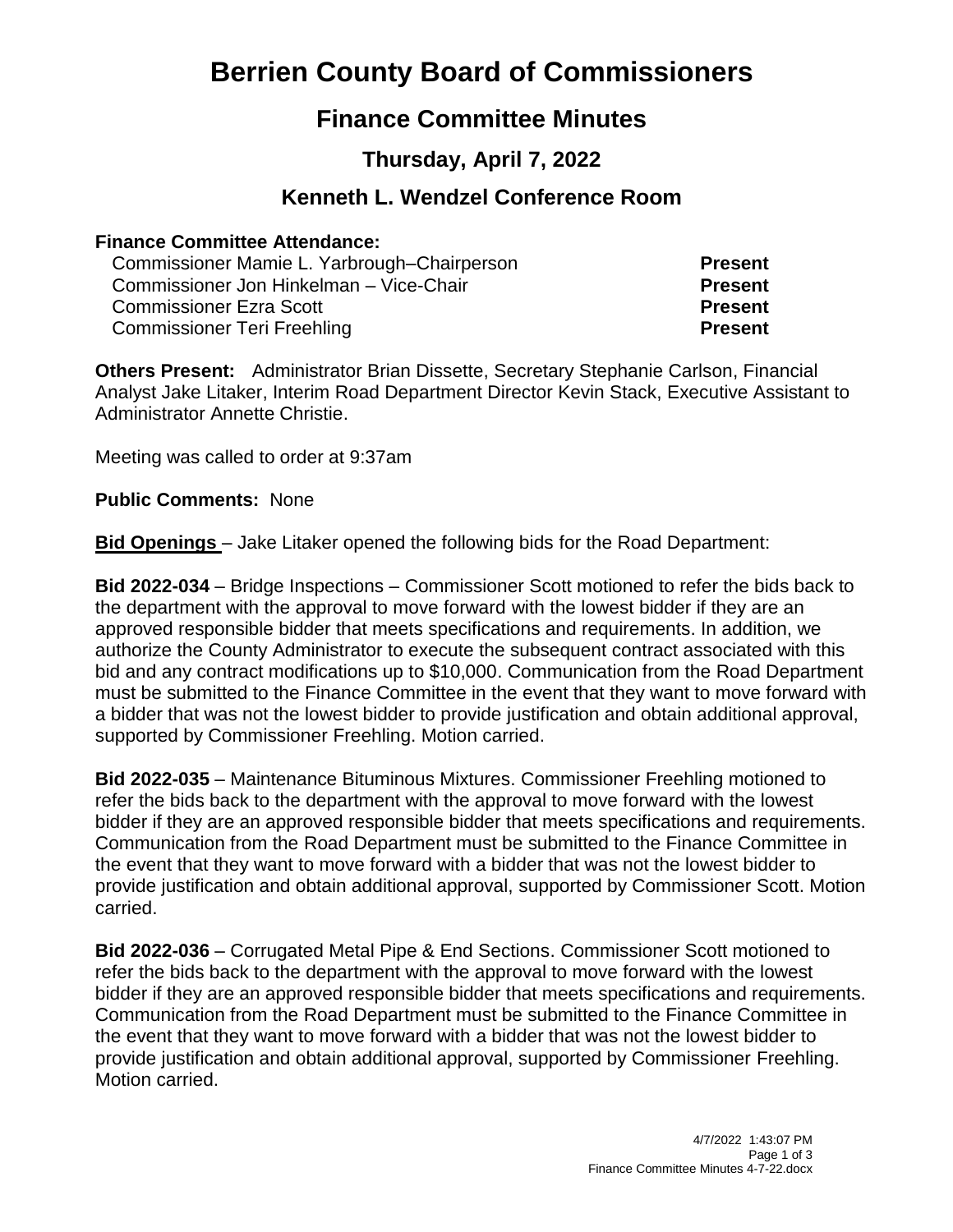**Bid 2022-037** – Prefabricated Signs. There was only one bid received from Dornbos Sign Company in Charlotte, MI for \$85,645.45. Commissioner Scott motioned to refer the bid back to the department with the approval to move forward if they are an approved responsible bidder that meets specifications and requirements, supported by Commissioner Freehling. Motion carried.

**Bid 2022-038** – Reflectorized Sign Faces. There was only one bid received from Dornbos Sign Company, Charlotte, MI for \$28,094.75. Commissioner Freehling motioned to refer the bid back to the department with the approval to move forward if they are an approved responsible bidder that meets specifications and requirements, supported by Commissioner Scott. Motion carried.

**Bid 2022-039** – U-Channel Sign Posts & Street Sign Brackets. Commissioner Scott motioned to refer the bids back to the department with the approval to move forward with the lowest bidder if they are an approved responsible bidder that meets specifications and requirements. Communication from the Road Department must be submitted to the Finance Committee in the event that they want to move forward with a bidder that was not the lowest bidder to provide justification and obtain additional approval, supported by Commissioner Freehling. Motion carried.

**Bid 2022-040** – Aluminum Sign Blanks. There was only one bid received from Dornbos Sign Company, Charlotte, MI for \$29,414. Commissioner Freehling motioned to refer the bid back to the department with the approval to move forward if they are an approved responsible bidder that meets specifications and requirements, supported by Commissioner Scott. Motion carried.

**Bid 2022-041** – Lake Twp. Ultra-Thin Asphalt. Commissioner Scott motioned to refer the bids back to the department with the approval to move forward with the lowest bidder if they are an approved responsible bidder that meets specifications and requirements. Communication from the Road Department must be submitted to the Finance Committee in the event that they want to move forward with a bidder that was not the lowest bidder to provide justification and obtain additional approval, supported by Commissioner Freehling. Motion carried.

**Bid 2022-042** – Lincoln Twp. Ultra-Thin Asphalt. Commissioner Freehling motioned to refer the bids back to the department with the approval to move forward with the lowest bidder if they are an approved responsible bidder that meets specifications and requirements. Communication from the Road Department must be submitted to the Finance Committee in the event that they want to move forward with a bidder that was not the lowest bidder to provide justification and obtain additional approval, supported by Commissioner Scott. Motion carried.

**Bid 2022-043** – Royalton Twp. Ultra-Thin Asphalt. Commissioner Scott motioned to refer the bids back to the department with the approval to move forward with the lowest bidder if they are an approved responsible bidder that meets specifications and requirements. Communication from the Road Department must be submitted to the Finance Committee in the event that they want to move forward with a bidder that was not the lowest bidder to provide justification and obtain additional approval, supported by Commissioner Freehling. Motion carried.